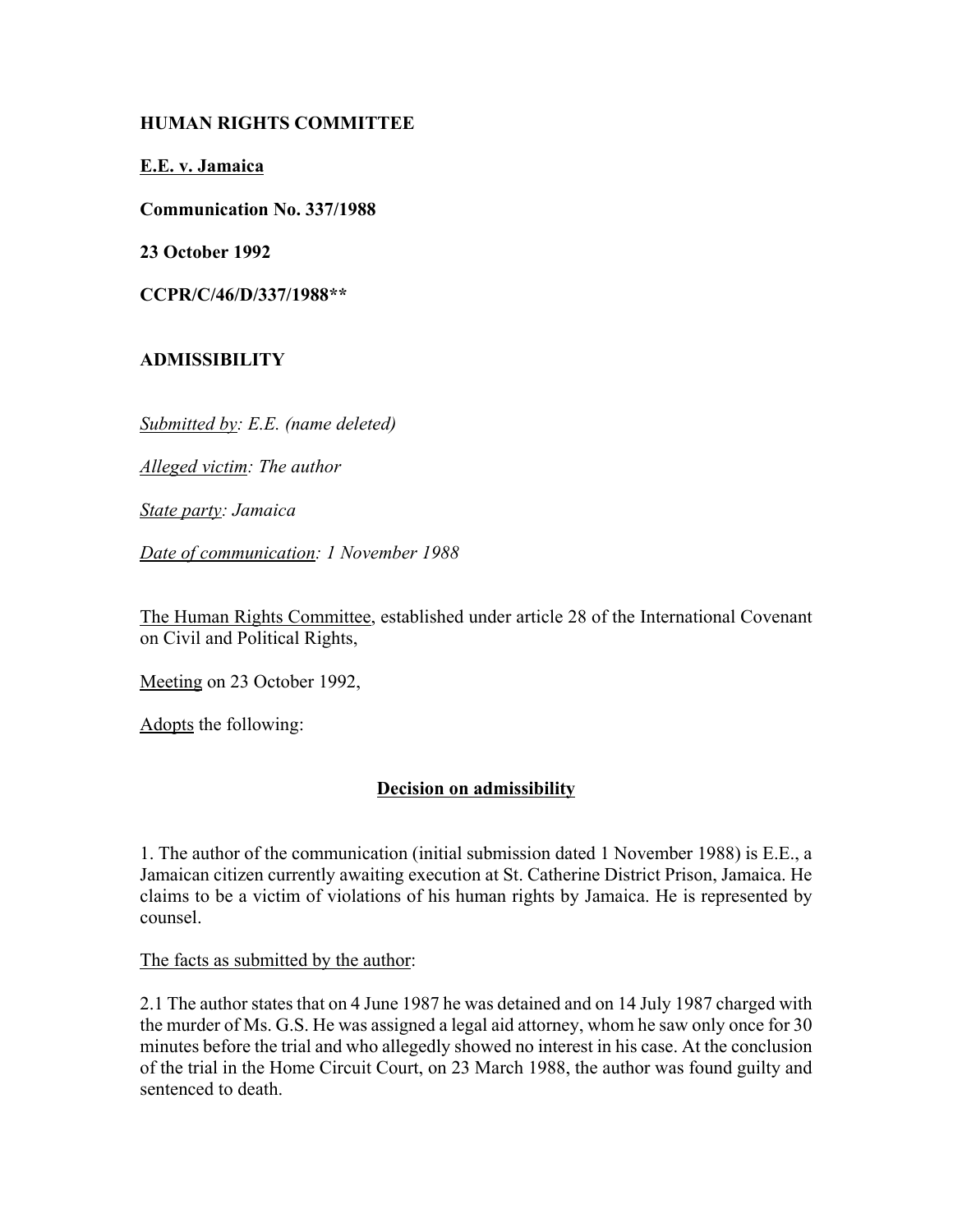2.2 The author appealed to the Jamaican Court of Appeal on 29 March 1988. Although the date for the hearing of the appeal was set for 26 September 1988, the author states that he was only informed of this the day after the appeal had been heard. On 10 October 1988, he learned that his appeal had been dismissed. He states that the attorney who represented him in the Court of Appeal told him that his case had been poorly handled at the trial stage and that there were no grounds for appeal.

2.3 The author concedes that he has not yet exhausted all domestic remedies available to him. He contends that he cannot afford to pay a lawyer to file a petition for special leave to appeal to the Judicial Committee of the Privy Council.

### The complaint:

3. Although the author does not invoke any article of the International Covenant on Civil and Political Rights, it appears from his submission that he claims to be a victim of a violation by Jamaica of article 14 of the Covenant.

#### State party's observations and author's comments:

4.1 The State party argues that the author's communication is inadmissible on the ground of failure to exhaust domestic remedies as required by article 5, paragraph 2, of the Optional Protocol, since the author's case has not been adjudicated upon by the Judicial Committee of the Privy Council.

4.2 The State party encloses a copy of the written judgment by the Court of Appeal, from which it transpires that the author was convicted on the evidence of two eyewitnesses. The witnesses had lived on the same premises with the author, and had known him for several years. Although the attack took place at night, a lamp in an adjoining room apparently provided enough light to recognize the author.

4.3 From the Court's judgment it further transpires that the author's counsel conceded that he had no valid complaint either in respect of the evidence or the directions by the judge to the jury.

5.1 In his reply to the State party's observations, the author reiterates that he does not have the financial means to seek the legal assistance of a lawyer to represent him before the Privy Council. Furthermore, he states that the procedure before the Judicial Committee would take an unreasonably long time.

5.2 The author further reiterates his innocence, and states that the evidence presented against him during the trial has not been corroborated. He contends that he was convicted so easily owing to his young age and inexperience. He further states that some of the evidence submitted by him during the trial was not included in the Court documents. Further information was received from counsel, on 13 July 1992, including a copy of the trial transcript.